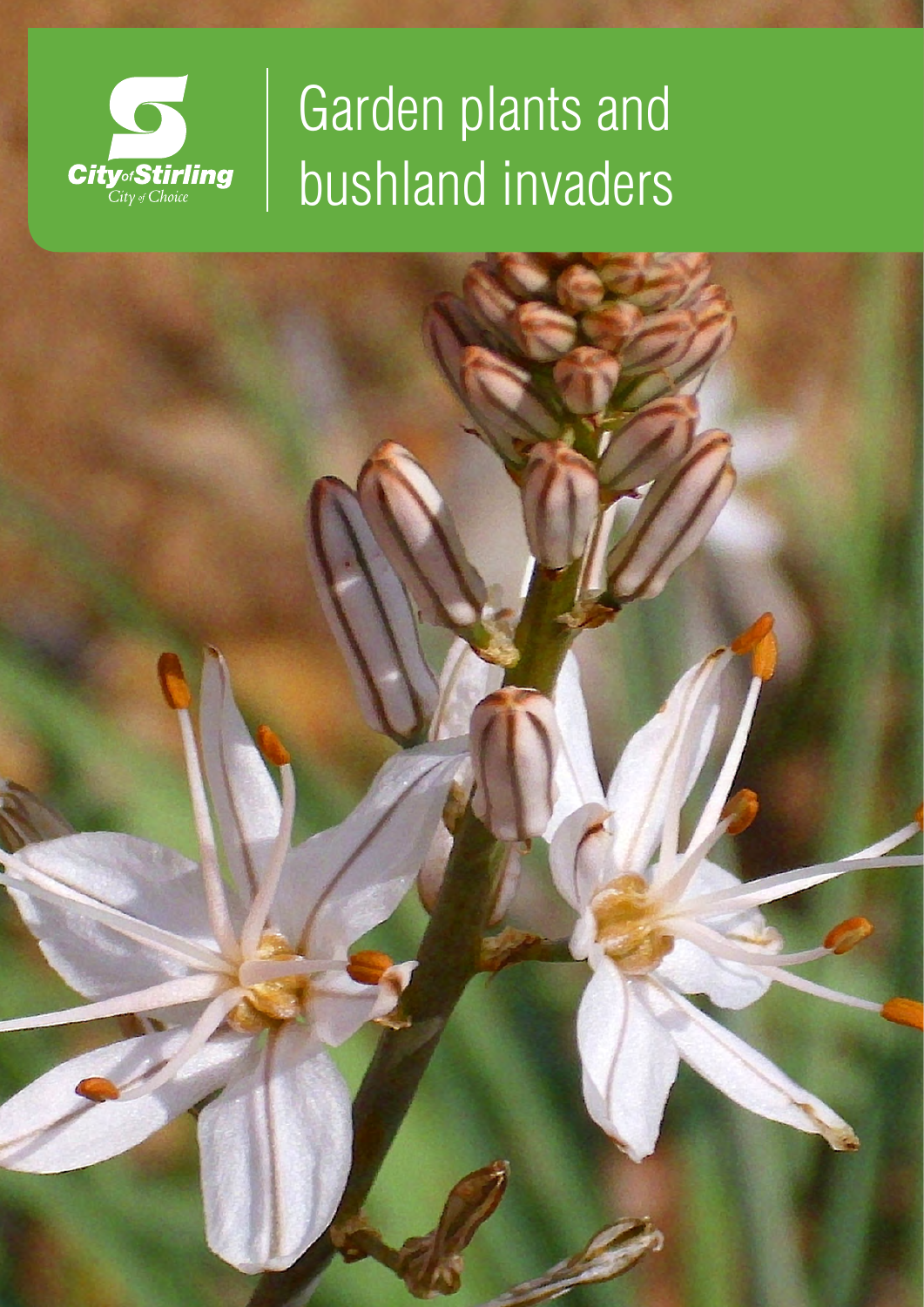# This brochure identifies some of the major weeds in the City of Stirling, including plants that are commonly found in gardens and nurseries.

# **What is a weed?**

Generally, a weed is a plant growing in the wrong place and has an adverse impact on the environment. Responsible gardening can keep weeds in our environment under control.

Weeds smother native plants or prevent them from growing by competing for available nutrients, water, space and sunlight. They affect native animal populations by reducing the availability of their natural food sources and habitat.

Once away from their natural environments and free from the pests or diseases that would normally control them, these plants are able to establish and thrive.

# **How do weeds impact on the environment, the economy and people?**

Weeds can be very difficult to remove and may spread rapidly. Weeds can:

- change, take over or destroy natural ecosystems
- degrade recreational areas; cause health problems such as poisoning and allergies for people and animals
- increase weed control and maintenance costs for local government, which are then passed on to ratepayers.

# **How do weeds spread?**

Many of today's weeds were introduced to Australia as **garden plants** and have since "escaped" into the natural environment.

Weeds can spread in many ways, such as:

# **Birds**

Birds eat fruit and seed, which they carry to nearby bushland. Birds can carry weed seeds many kilometres.

# **Humans and Animals**

Weed seeds from the garden can be carried to bushland on your clothing and shoes, or on your pet's fur. Check your clothing and footwear after walking through weedy areas. Dogs and cats can pick up seeds on their coats and spread weeds, so check them too.

Dumped garden cuttings and lawn clippings in local bushland can lead to infestations of unwelcome garden weeds such as couch and kikuyu grass. Once established, they are very difficult to remove.

# **Wind**

Wind can blow seeds many kilometres. For example, Gazania (African Daisy) can produce 1,000 seeds per plant and be carried more than 3 kilometres.

# **Water**

Seeds and plant fragments including bulbs, corms and dumped garden waste can wash down stormwater drains to other areas.

# **How do I prevent garden weeds from becoming bushland invaders?**

We all have to be responsible for weed problems. Here are a few ways to control the spread of weeds:

#### **Remove weed species from your garden**.

When selecting plants, check if the plants you have chosen are in this booklet. Plants that are not invasive are a good choice for your garden – ask your council or local nursery for recommended alternatives.

#### **Dispose of garden waste responsibly.**

**Never** dump it! Place it on your verge when your next green waste collection is scheduled and it will be treated and turned into compost. Alternatively, you could shred and compost the garden waste yourself.

#### **Keep weeds out of waterways.**

Sweeping garden waste into the drain spreads weeds through waterways, which can become clogged with weed species such as Typha, Bacopa, Couch Grass and Arum Lilies.

#### **Join a local friends of group.**

These groups work with the City to eradicate environmental weeds and their impacts. Find out more about joining local groups from the City's Conservation Officer on (08) 9205 8555.

# **Declared Weeds of National Significance**

A declared plant is a weed species that has been targeted for control because it can cause significant agricultural, environmental and social impacts. Declared weed species are controlled by legislation as per the *Natural Resources Management Act 2004*.

You can learn more at:

[www.agric.wa.gov.au/pests-weeds-diseases/weeds/](http://www.agric.wa.gov.au/pests-weeds-diseases/weeds/) declared-plants

[www.florabase.dpaw.wa.gov.au/weeds/swanweeds/](http://www.florabase.dpaw.wa.gov.au/weeds/swanweeds/)

**The following pages contain information on the most common, invasive weeds in the City of Stirling.**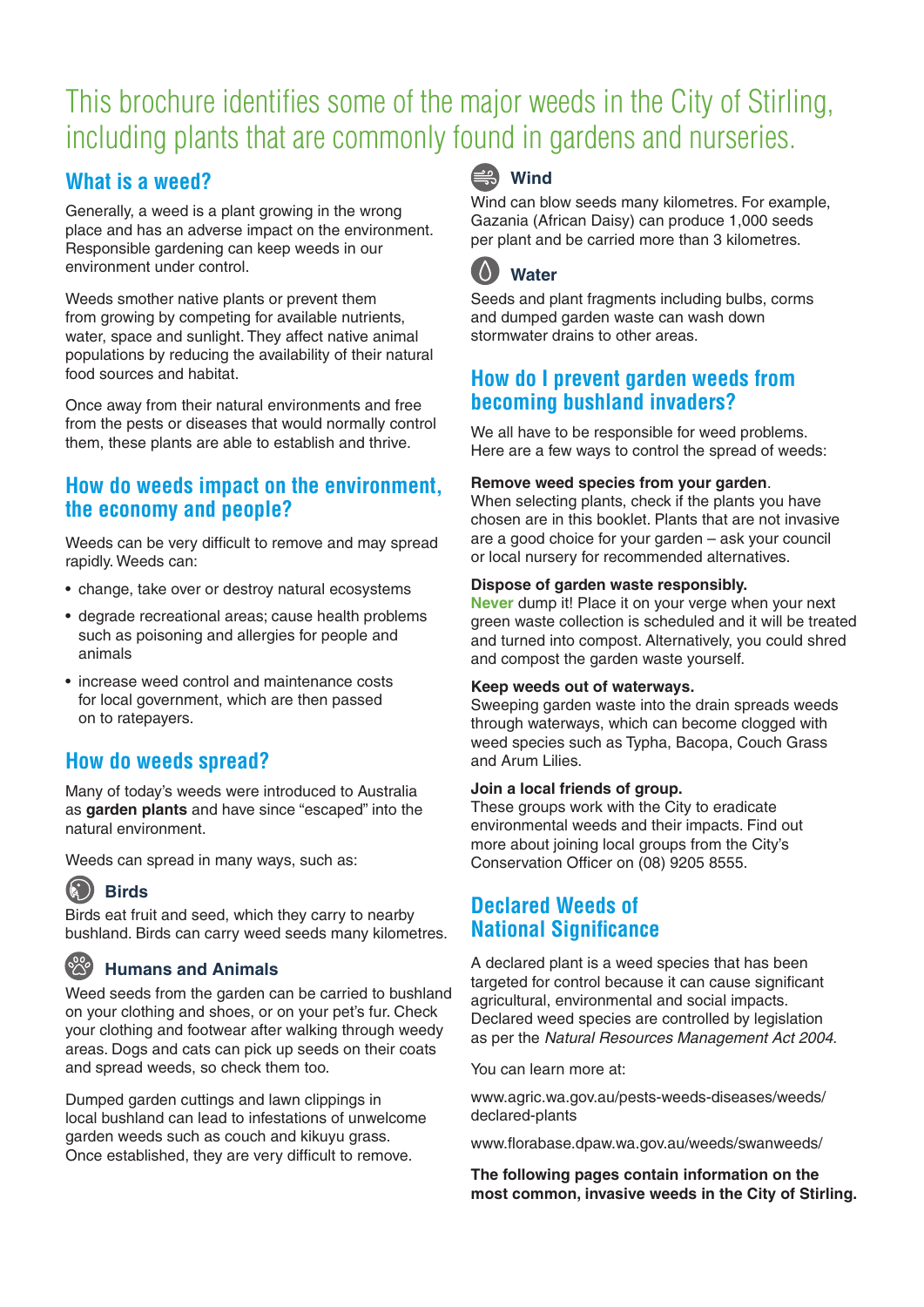

#### **Arum Lily**  *(Zantedeschia aethiopica)*

A tuber-like perennial that is highly invasive and a serious threat to wetlands, lakes, creeks, and drains. All parts of the plant are toxic.

**Control measures** – hand pull plants taking care to remove all bulbs below ground level as they can reshoot.



#### **South African Cornflag** *(Chasmanthe floribunda)*

Cornflag has flower spikes with yellow, red or purple flowers up to 1cm. It is highly invasive in bushlands, creeks and drains.

**Control measures** – hand pull or dig out plants before seeds set, taking care to remove all bulbs below ground level as they can reshoot.



### **Pampas Grass**  *(Cortaderia selloana)*

A long-lived perennial that grows in a large clumping tussock. It can grow to a height of 4m with tall flower heads that are cream in colour. It rapidly colonises wetlands and lakes, forming dense infestations. Capable of altering native vegetation structure and decreasing diversity of native fauna.

**Control measures** – cut out small plants and remove uprooted plants to avoid them re-sprouting. Remove and bag flower heads. Slash/burn clumps.



#### **Blackberry**  *(Rubus fruticosus)*

A highly invasive creeper in bushlands and wetlands. Once established, it is very difficult to control.

**Control measures** – hand pull plants taking care to remove the entire root system as they can reshoot several metres from parent plant.



#### **Onion Weed**  *(Asphodelus fistulosus)*

A perennial with thin green hollow leaves growing from a mainly white bulb that gives off an onion smell when crushed. Flowers grow at the top of a long stalk and are mainly white. Very difficult to eradicate once established. It is highly invasive in bushlands and coastal dunes.

**Control measures** – dig out plant before seeds set, ensuring the entire plant and root system are removed as they can reshoot.



#### **Rose Geranium**  *(Pelargonium capitatum)*

Rose Geranium is a major weed of Banksia woodland and coastal dunes. Its dense coverage competes with native plants and prevents germination of their seed.

**Control measures** – hand pull plants before seeds set, taking care to remove the entire plant and root system as it can reshoot from below ground level.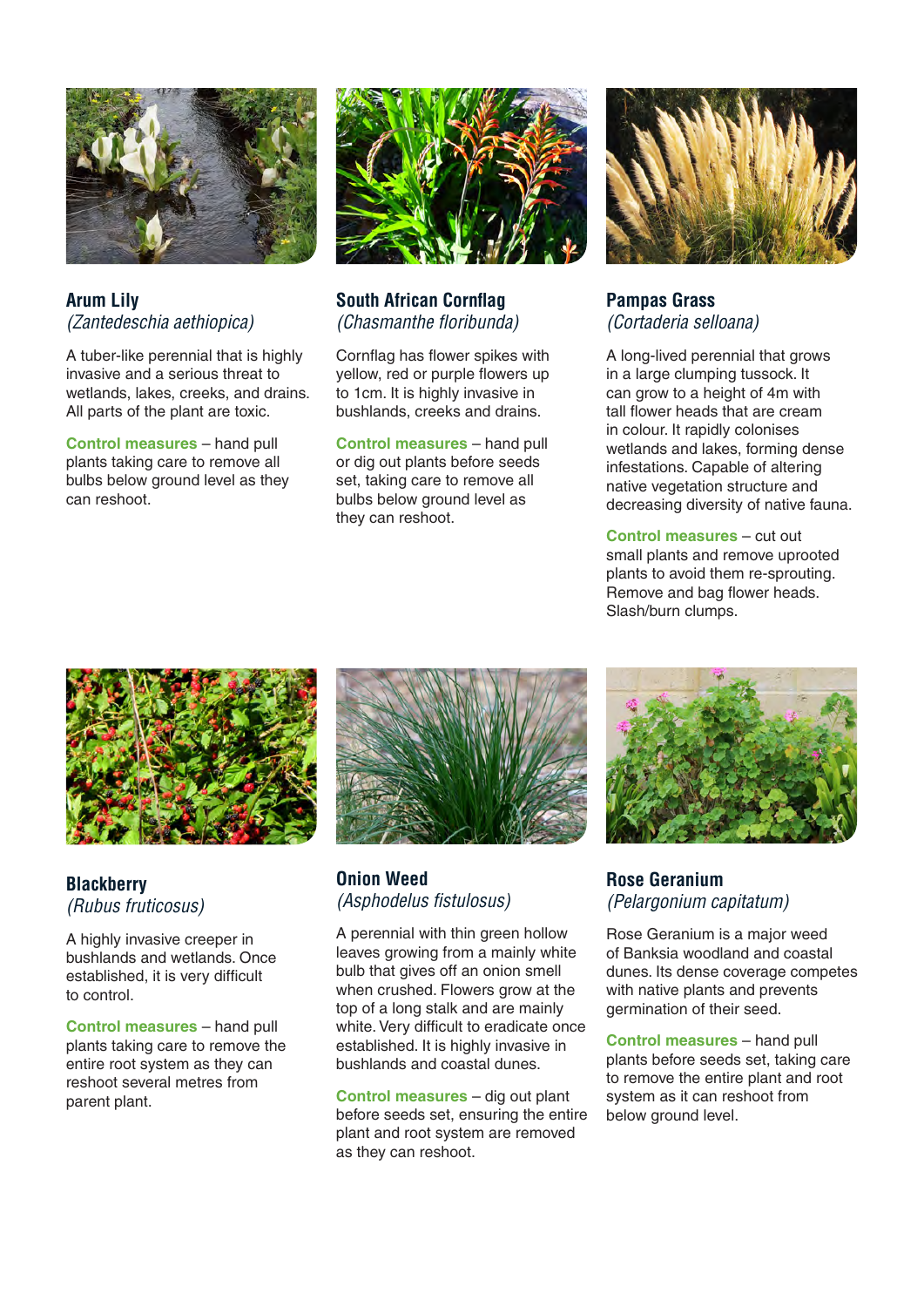

**Cape Tulip**  *(Homeria flaccida)* 

Originally introduced as a garden plant in the 1800s, Cape Tulip is a perennial bulb with orange to salmon pink flowers that are yellow in the centre. Highly invasive in bushlands, they out-compete native plants.

**Control measures** – hand pull plants before seeds set, taking care to remove all bulbs below ground level as they can reshoot.



#### **Veldt Daisy**  *(Osteospermum ecklonis)*

A woody perennial from South Africa that sends roots down from plant nodes. The large daisy blooms in winter and spring with bluish-white or purple flowers. Highly invasive in bushlands and wetlands

**Control measures** – hand pull plants before seeds set, taking care to remove the entire plant and root system as it can reshoot.



#### **African Daisy**  *(Gazania spp)*

Gazania is a tough, low-growing perennial with brightly coloured daisy-like flowers in bronze, yellow and orange tones. It produces abundant wind-blown seeds and spreads rapidly into bushlands and coastal dunes competing with natives.

**Control measures** – hand pull plants before seeds set, taking care to remove the entire plant and roots as it can reshoot from below ground level.



# **Black Flag**  *(Ferraria crispa)*

A perennial that blooms in spring with purple-black flowers that produce a strong pungent scent. Spread by corms and pollination by flies. A highly invasive and serious threat to bushlands and coastal dunes.

**Control measures** – hand remove small populations. Sift soil to find all corms. It takes a number of years to control populations. Chemical spraying is ineffective due to the corms depth in soil.



**Harlequin Flower**  *(Sparaxis bulbifera)*

A perennial that blooms in spring with white-cream, yellow or purple flowers. It is highly invasive in bushlands.

**Control measures** – hand pull plants before seeds set, taking care to remove all bulbs below ground level as they can reshoot.



#### **Bulbil Watsonia**  *(Watsonia meriana)*

A tall perennial distinguished by clusters of egg-shaped bulbils on the stem. It is a major environmental weed of bushlands, particularly near water.

**Control measures** – hand pull plants before seeds set, taking care to remove all bulbs below ground level as they can reshoot.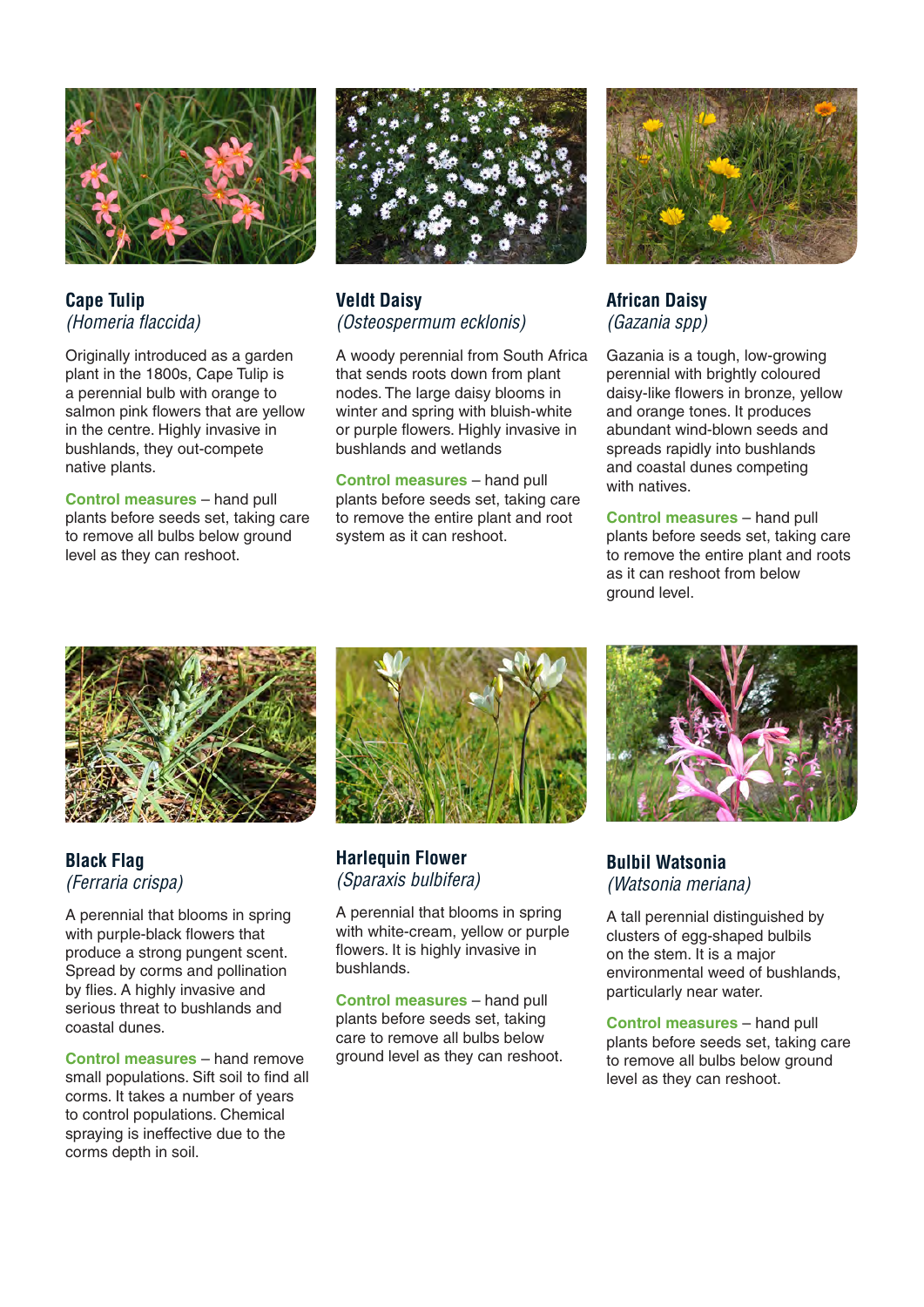

**Japanese Pepper**  *(Schinus terebinthifolia)*

A commonly cultivated garden shrub that has semi-waxy green leaves with red berries in spring. Rapidly establishes itself in bushlands through root system and the spread of seed by birds and water.

**Control measures** – cut shrub at base immediately paint with a mixture of Garlon and diesel. May need to retreat as new seedlings reshoot from root system and seed.



**Lantana**  *(Lantana camara)*

A scrambling, prickly shrub or climber with a variety of colourful flowers blooming from January to September. Spreads by seed, root suckers and stem layering. Highly invasive in bushlands. It is a major weed pest in 60 countries and is considered one the world's ten worst weeds.

**Control measures** – hand pull seedlings, ensuring removal of all root and stem material in contact with soil.



**Pretty Betsy**  *(Centranthus ruber)* 

A sprawling perennial herb with pink flowers. Widely cultivated as an ornamental, it is highly invasive in bushlands. It is self-seeding and salt tolerant.

**Control measures** – hand pull before seeds set, ensuring all roots and stem fragments are removed from site.



# **Morning Glory**  *(Ipomoea cairica)*

A highly invasive creeper in bushlands and wetlands that has thick green foliage with purple flowers that bloom in spring and summer.

**Control measures** – hand pull seedlings, ensuring removal of all root and stem material in contact with soil.



## **Lupin**  *(Lupinus polyphyllus)*

Erect, multi-branched annual with blue/purple flowers. It is highly invasive in bushlands. It produces high levels of nitrogen that native plants are unable to tolerate. Seed bank in ground lasts 30-40 years.

**Control measures** – hand pull before seeds set, ensuring all roots and stem fragments are removed from site.



**Pigs Face**  *(Carpobrotus edulis)*

A prostrate, spreading, succulent with yellow and pink flowers. It is highly invasive in coastal dunes and bushland. It smothers native plants and suppresses their reproduction and growth.

**Control measures** – hand pull before seeds set, ensuring all roots and stem fragments are removed from site.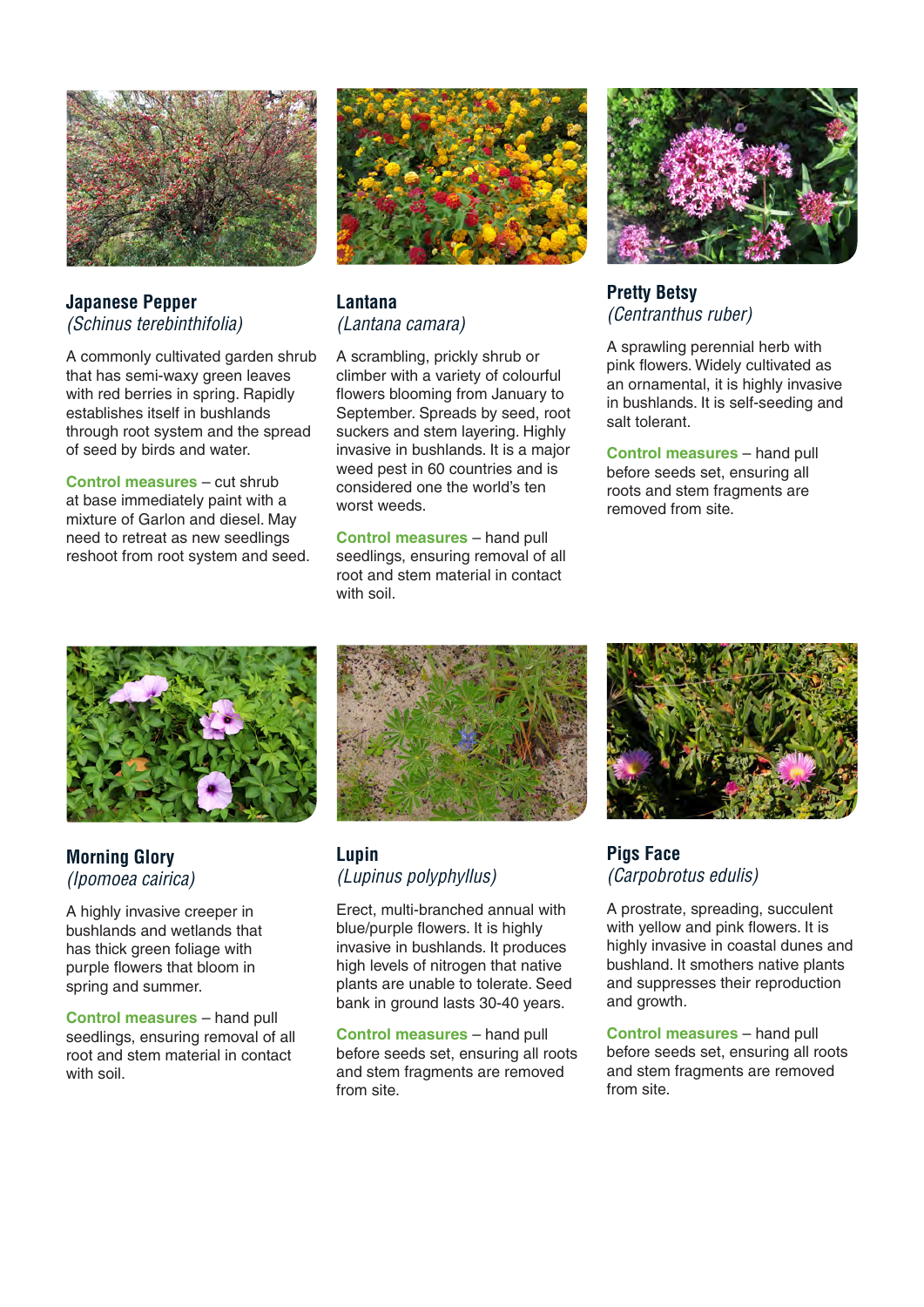

#### **Geraldton Wax** *(Chamaelaucium uncinatum)*

Occurs naturally on the coastal (Quindalup) dunes around Geraldton. A cultivated variant has been widely planted and has escaped into many local bushlands. It can cause major structural changes to the native plant communities that it invades.

**Control measures** – hand pull seedlings before seeds set, ensuring entire root system is removed. Larger plants need to be dug out.



#### **Victorian tea tree**  *(Leptospermum laevigatum)*

A large shrub or tree with white flowers. It is highly invasive in coastal dunes and bushland. Many coastal areas of south-west WA are now seriously threatened by dense monocultures of Victorian tea-tree.

**Control measures** – hand pull seedlings and removed mature plants before seeds set. If there is re-sprouting, treat the stump and new shoots with a 'tree and blackberry killer' herbicide.



#### **Freesia**  *(Freesia alba)*

A cormous perennial with cream, white, yellow or purple flowers. It is highly invasive in bushlands. It smothers native plants and is difficult to eradicate.

**Control measures** – hand pull plants before seeds set, taking care to remove all bulbs below ground level as they can reshoot.



**Lachenalia**  *(Lachenalia aloides)*

Lachenalia is a bulbaceous, perennial, herb with yellow/orange or red flowers. It rapidly colonises in bushlands through the spread of seed and bulbs.

**Control measures** – hand pull plants before seeds set, taking care to remove all bulbs below ground level as they can reshoot.